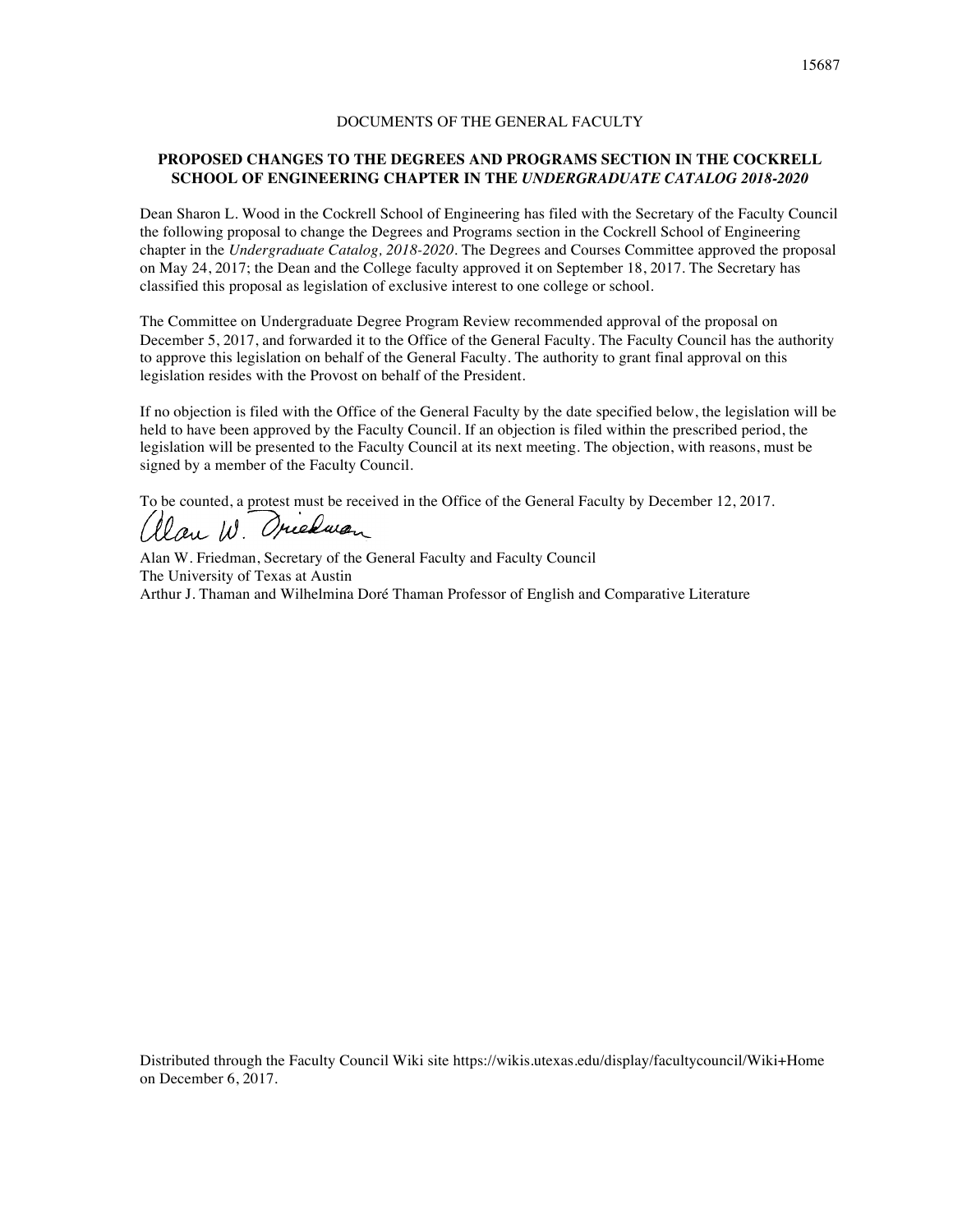# **PROPOSED CHANGES TO THE DEGREES AND PROGRAMS SECTION IN THE COCKRELL SCHOOL OF ENGINEERING CHAPTER IN THE** *UNDERGRADUATE CATALOG 2018-2020*

|    |                                          | <b>TYPE OF CHANGE:</b>                                                                                                                                                                                                                                                                                                                                                                                                                                                                                                                                                                                                                                        | $\boxtimes$ Academic Change                                                                                                | Degree Program Change (THECB form required)                                                                                                                                                                                                                                                                                                                                                |                                                                                                                                                                                      |                                                                                                                                                                                                                                                                                                                             |  |  |  |
|----|------------------------------------------|---------------------------------------------------------------------------------------------------------------------------------------------------------------------------------------------------------------------------------------------------------------------------------------------------------------------------------------------------------------------------------------------------------------------------------------------------------------------------------------------------------------------------------------------------------------------------------------------------------------------------------------------------------------|----------------------------------------------------------------------------------------------------------------------------|--------------------------------------------------------------------------------------------------------------------------------------------------------------------------------------------------------------------------------------------------------------------------------------------------------------------------------------------------------------------------------------------|--------------------------------------------------------------------------------------------------------------------------------------------------------------------------------------|-----------------------------------------------------------------------------------------------------------------------------------------------------------------------------------------------------------------------------------------------------------------------------------------------------------------------------|--|--|--|
|    |                                          | <b>PROPOSED CLASSIFICATION:</b>                                                                                                                                                                                                                                                                                                                                                                                                                                                                                                                                                                                                                               |                                                                                                                            | $\boxtimes$ Exclusive                                                                                                                                                                                                                                                                                                                                                                      | $\Box$ General                                                                                                                                                                       | $\Box$ Major                                                                                                                                                                                                                                                                                                                |  |  |  |
| 1. | $\bullet$<br>٠<br>$\bullet$<br>$\bullet$ | Is this a new degree program?<br>Is this program being deleted?                                                                                                                                                                                                                                                                                                                                                                                                                                                                                                                                                                                               |                                                                                                                            | DETERMINE IF SACSCOC APPROVAL IS REQUIRED.<br>Does the program offer courses that will be taught off campus?<br>Will courses in this program be delivered electronically?                                                                                                                                                                                                                  |                                                                                                                                                                                      | IF THE ANSWER TO ANY OF THE FOLLOWING QUESTIONS IS YES, THE COLLEGE MUST<br>CONSULT LINDA DICKENS, DIRECTOR OF ACCREDITATION AND ASSESSMENT, TO<br>No $\boxtimes$<br>Yes <sub>1</sub><br>No $\boxtimes$<br>$Yes$ $\Box$<br>No $\boxtimes$<br>$Yes$  <br>No $\boxtimes$<br>$Yes$ $\Box$                                      |  |  |  |
| 2. | 1.<br>2.<br>3.                           | <b>EXPLAIN CHANGE TO DEGREE PROGRAM AND GIVE A DETAILED RATIONALE FOR</b><br><b>EACH INDIVIDUAL CHANGE:</b><br><b>Simultaneous major</b> – Clarification that the simultaneous major option is only available to<br>undergraduates who have been admitted to both degree programs denoted.<br>Correspondence and extension courses - wording was not clear so the phrase, "in residence [or<br>through distance ed] at another school" has been removed to avoid confusion.<br>Requirements included in all engineering degree plans - there is more emphasis on flag<br>requirements and students are encouraged to complete flags early in academic career. |                                                                                                                            |                                                                                                                                                                                                                                                                                                                                                                                            |                                                                                                                                                                                      |                                                                                                                                                                                                                                                                                                                             |  |  |  |
| 3. | $\mathsf{L}$                             | Courses in other colleges<br>Course in the core<br>curriculum<br>Change in admission<br>requirements (external or<br>internal)                                                                                                                                                                                                                                                                                                                                                                                                                                                                                                                                |                                                                                                                            | THIS PROPOSAL INVOLVES: (Please check all that apply)<br>other colleges<br>an existing program<br>$\boxtimes$ Requirements not explicit in the<br>department office)                                                                                                                                                                                                                       | Courses in proposer's college that<br>are frequently taken by students in<br>Change in course sequencing for<br>catalog language (e.g., lists of<br>acceptable courses maintained by | Flags<br>Courses that have to be<br>added to the inventory                                                                                                                                                                                                                                                                  |  |  |  |
| 4. | a.<br>$c_{\cdot}$<br>d.                  | taking classes in your college?<br>courses in other colleges?                                                                                                                                                                                                                                                                                                                                                                                                                                                                                                                                                                                                 | <b>SCOPE OF PROPOSED CHANGE:</b><br>Does this proposal impact other colleges/schools?<br>If yes, then how would you do so? | b. Do you anticipate a net change in the number of students in your college?<br>If yes, how many more (or fewer) students do you expect?<br>If yes, please indicate the number of students and/or class seats involved.<br>If yes, please indicate the number of students and/or class seats involved.<br>If 4 a, b, c, or d was answered with yes, please answer the following questions: |                                                                                                                                                                                      | Yes $\square$ No $\square$<br>Yes $\square$ No $\square$<br>Do you anticipate a net increase (or decrease) in the number of students from outside of your college<br>Yes $\Box$ No $\boxtimes$<br>Do you anticipate a net increase (or decrease) in the number of students from your college taking<br>Yes $\neg$ No $\neg$ |  |  |  |
|    |                                          |                                                                                                                                                                                                                                                                                                                                                                                                                                                                                                                                                                                                                                                               |                                                                                                                            |                                                                                                                                                                                                                                                                                                                                                                                            |                                                                                                                                                                                      | If the proposal has potential budgetary impacts for another college/school, such as requiring new<br>sections or a non-negligible increase in the number of seats offered, at least one contact must be at                                                                                                                  |  |  |  |

**the college-level.**

How many students do you expect to be impacted?

Impacted schools must be contacted and their response(s) included: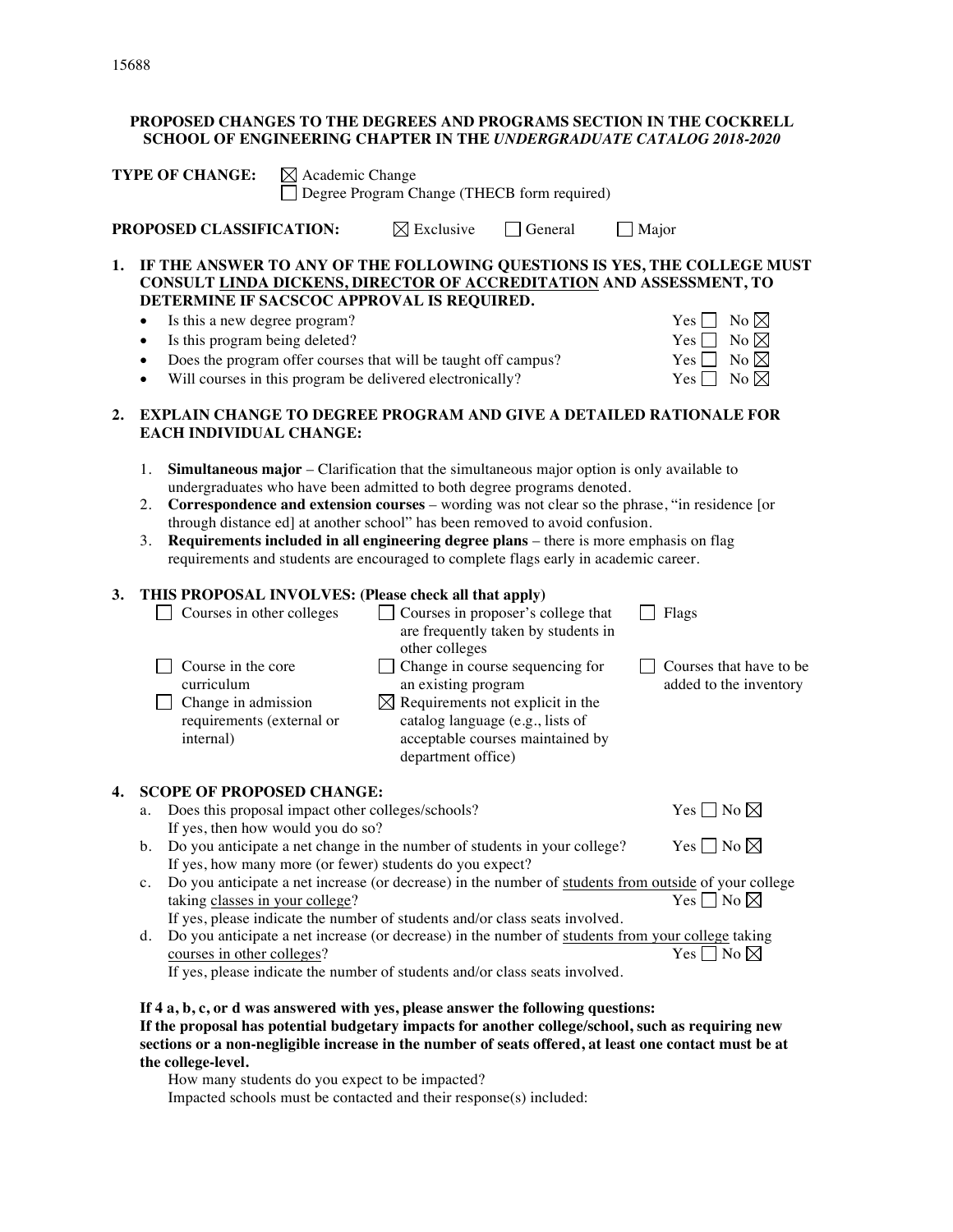- Person communicated with: Date of communication: Response:
- e. Does this proposal involve changes to the core curriculum or other basic education requirements (42 hour core, signature courses, flags)? If yes, explain:

**If yes, Undergraduate Studies must be informed of the proposed changes and their response included:**

Person communicated with: Date of communication: Response:

f. Will this proposal change the number of hours required for degree completion? NO Note: THECB Semester Credit Hour Change Form required, download from URL: http://www.thecb.state.tx.us/reports/DocFetch.cfm?DocID=2419&format=doc If yes, explain:

### **5. COLLEGE/SCHOOL APPROVAL PROCESS**

| Department approval date: May 24, 2017 |                    | CSE Degrees and Courses Committee |
|----------------------------------------|--------------------|-----------------------------------|
| College approval date:                 | September 18, 2017 | <b>CSE</b> Faculty                |
| Dean approval date:                    | September 18, 2017 | Sharon L. Wood, Dean              |

## **PROPOSED NEW CATALOG TEXT:**

### **DEGREES AND PROGRAMS**

{No change to this section}

#### **Dual Degree Programs**

### **Engineering/Plan II Honors Program**

A limited number of students whose high school class standing and admission test scores indicate strong academic potential and motivation may pursue a curriculum leading to both a bachelor's degree in engineering and the Bachelor of Arts, Plan II. This dual degree option, offered jointly by the Cockrell School and the Plan II Honors Program of the College of Liberal Arts, provides the student with challenging liberal arts courses while he or she also pursues a professional degree in engineering. Admission to this program requires at least two separate applications: one to the University and one to the Plan II Honors Program. Students should contact both the Cockrell School Engineering Student Services Office, located in the Engineering Education and Research Center [Student Services Building] (EER[SS]), and the Plan II office, located in the Liberal Arts Building (CLA), for more information on applications and early deadlines.

### **Architectural Engineering/Architecture**

{No change to this section}

#### **Simultaneous Majors**

An engineering student may pursue two majors simultaneously. The student must follow all procedures and meet all requirements associated with both majors. An engineering student may not pursue two engineering majors simultaneously.

The simultaneous major option is available only to undergraduates who have been admitted to both degree programs. [completed 30 hours of coursework in residence at the University and who have been admitted to both degree programs.]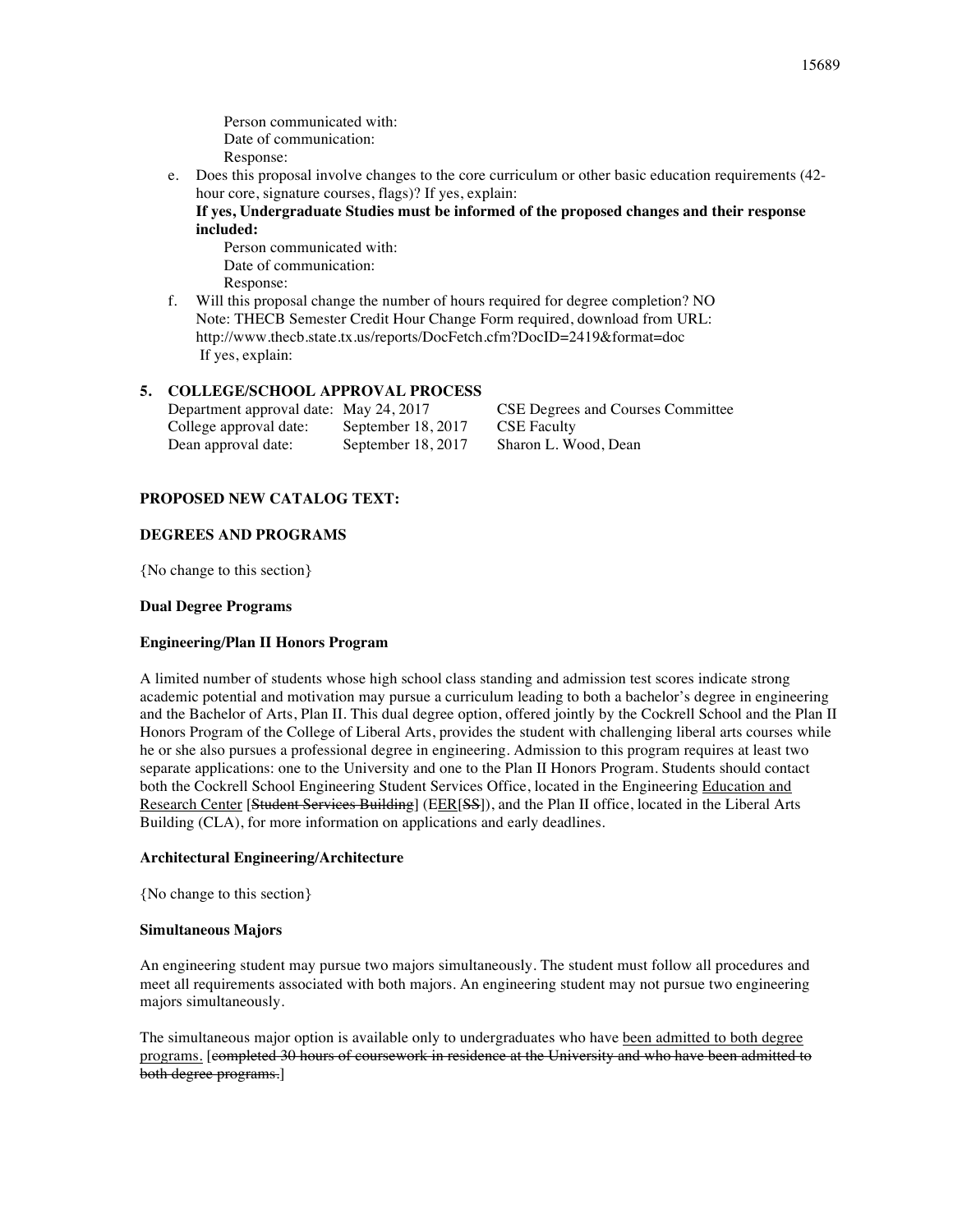## **Technical Area Options**

{No change to this section}

## **Preparation for Professional School**

{No change to this section}

# **Medical School**

{No change to this section}

## **Dental School**

{No change to this section}

## **Law School**

Each year a few graduates, representing all engineering disciplines, elect to enter law school, where they find their training in careful and objective analysis is a distinct asset. Many of these students are preparing for careers in patent or corporate law that will enable them to draw on their combined knowledge of engineering and law. Others may not plan to use their engineering knowledge directly, but they still find that the discipline in logical reasoning acquired in an engineering education provides excellent preparation for the study of law. Students interested in admission to the law school of the University should consult the *Law School Catalog*. Students interested in pursuing law school outside of the University may utilize pre-law services of the Liberal Arts Career Service Center. In addition, the Engineering Career Assistance Center (ECAC) provides pre-law advising.

# **Graduate Study in Business**

Since many engineering graduates advance rapidly into positions of administrative responsibility, it is not surprising that they often elect to do graduate work in the area of business administration. In addition to an understanding of the technical aspects of manufacturing, the engineer has the facility with mathematics to master the quantitative methods of modern business administration.

Requirements for admission to the University's graduate business programs are outlined in the *Graduate Catalog*. Many engineering degree programs offer technical area options that include business and management courses. These can be used with advantage by students who plan to do graduate-level work in business. Students interested in pursuing a graduate business program outside of the University may utilize the Engineering Career Assistance Center (ECAC) for career advising.

# **ABET Criteria**

To be accredited by the Engineering Accreditation Commission of ABET, a degree plan of the Cockrell School must include the following:

- 1. One year of a combination of college level mathematics and basic sciences (some with experimental experience) appropriate to the discipline. Basic sciences are defined as biological, chemical, and physical sciences.
- 2. One and one-half years of engineering topics, consisting of engineering sciences and engineering design appropriate to the student's field of study. The engineering sciences have their roots in mathematics and basic sciences but carry knowledge further toward creative application. These studies provide a bridge between mathematics and basic sciences on the one hand and engineering practice on the other. Engineering design is the process of devising a system, component, or process to meet desired needs. It is a decision-making process (often iterative), in which the basic sciences, mathematics, and the engineering sciences are applied to convert resources optimally to meet these stated needs.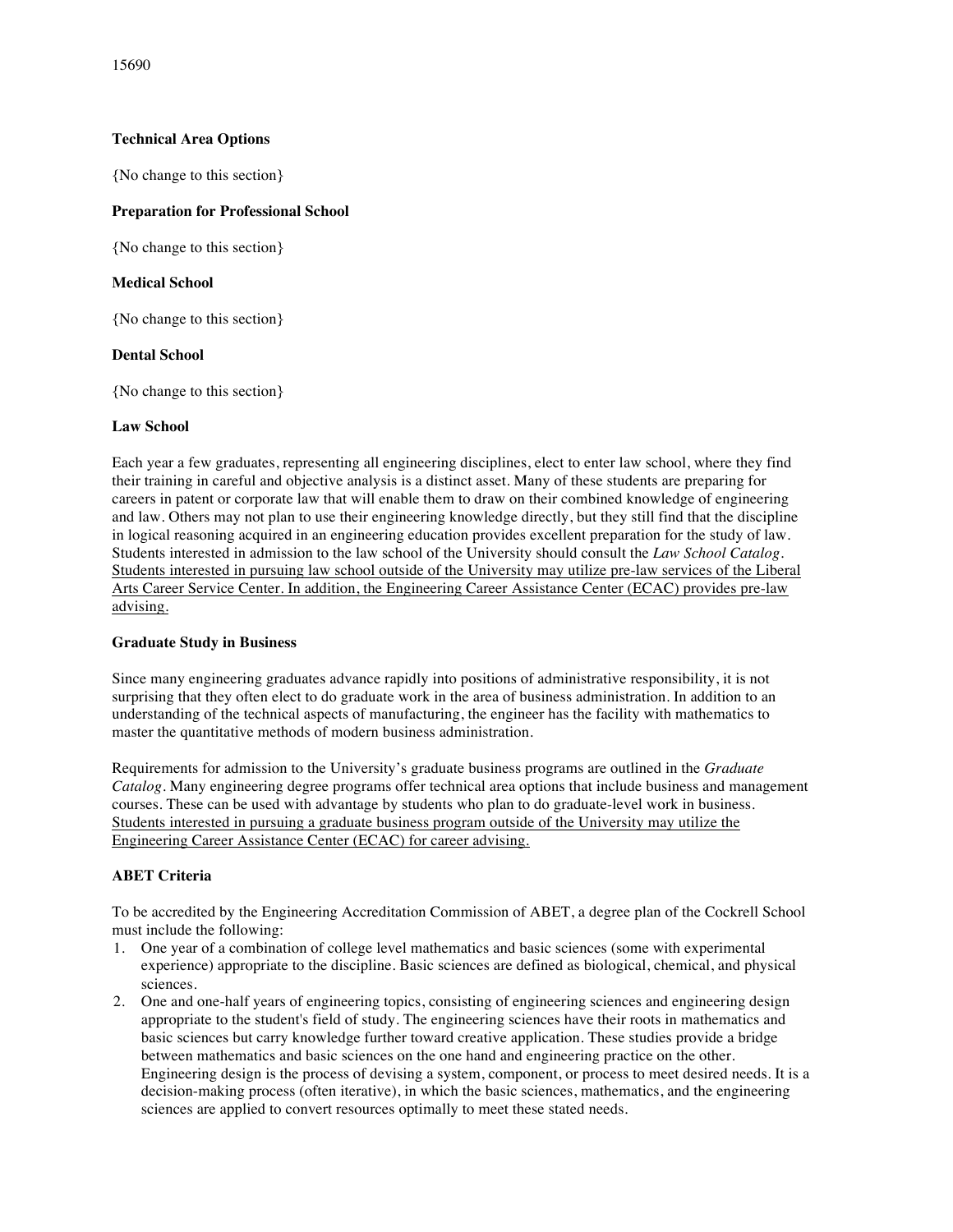3. A general education component that complements the technical content of the curriculum and is consistent with the program and institution objectives.

Students must be prepared for engineering practice through a curriculum culminating in a major design experience based on the knowledge and skills acquired in earlier course work and incorporating appropriate engineering standards and multiple realistic constraints.

Here, one year is defined as either thirty-two [32] semester hours (or equivalent), or one-fourth of the total credits required for graduation, whichever is lesser.

## **Liberal Education of Engineers**

Each student must complete the University's Core Curriculum. The core curriculum includes the first-year signature course and courses in English composition, American and Texas government, American history, mathematics, science and technology, visual and performing arts, humanities, and social and behavioral sciences. It must be an integral part of all engineering degree programs, so that engineering graduates will be aware of their social responsibilities and the effects of technology on society. The University of Texas at Austin believes every undergraduate should be exposed to a set of skills and experiences in preparation for a complex world. To this end, all undergraduates at UT are required to earn Flags—courses that include a substantial focus on cultural diversity in the U.S., ethics and leadership, global cultures, independent inquiry, quantitative reasoning, and writing.

With the appropriate selection of courses, the University's [eore] Core Curriculum, Flags, and ABET general education requirements can be satisfied simultaneously.

### **Social and Behavioral Sciences Requirement**

As part of the University's [eore] Core [eurriculum] Curriculum, each student must complete three semester hours of coursework in social and behavioral sciences. Additionally, the Core Curriculum social and behavioral science course may be satisfied simultaneously for flag requirement(s) as well as coursework in a potential minor and certificate program. [Students preparing for the professional practice of engineering are encouraged to select coursework in economics to fulfill this requirement.]

### **Visual and Performing Arts Requirement**

As part of the University's Core Curriculum, each student must complete three semester hours of coursework in visual and performing arts. Architectural engineering majors must take an approved architectural history course as part of the Bachelor of Science in Architectural Engineering requirement. This course (or its prerequisite) will fulfill the visual and performing arts requirement of the Core Curriculum. Additionally, the Core Curriculum visual and performing arts course may be satisfied simultaneously for flag requirement(s) as well as coursework in a potential minor and certificate program.

### **Foreign Language Requirement**

{No change to this section}

### **Applicability of Certain Courses**

### **Physical Activity Courses**

{No change to this section}

### **ROTC Courses**

{No change to this section}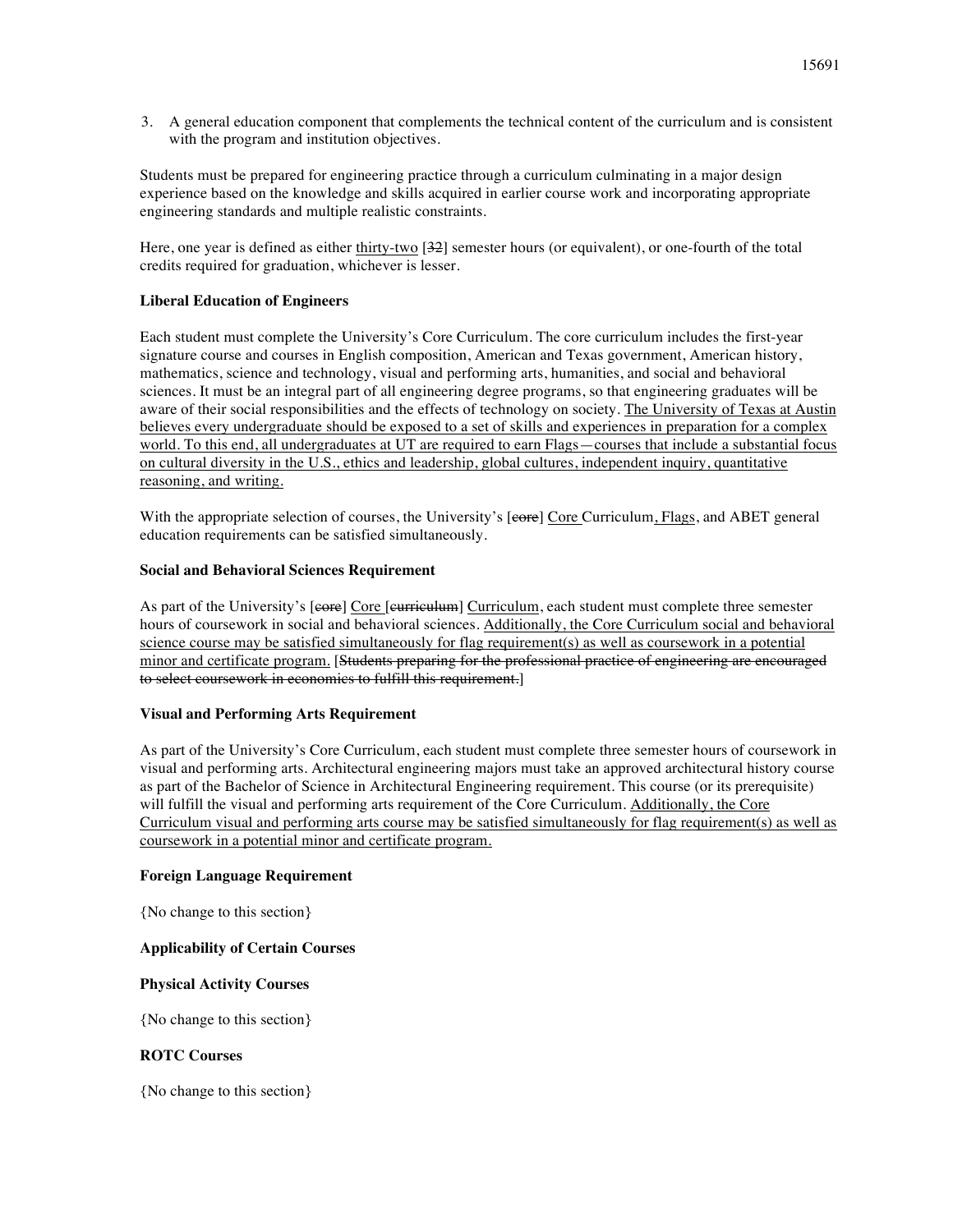## **Correspondence and Extension Courses**

Credit that a University student in residence earns simultaneously by UT Austin correspondence/extension [from the university] or elsewhere [or in residence] or through distance education at another school will not be counted toward a degree in the Cockrell School unless specifically approved in advance by the dean. Application for this approval should be made online or at the Engineering Student Services Office, located in the Engineering [Student Services Building] Education and Research Center (EER[ESS]). No more than twenty [20] semester hours required for any degree offered in the Cockrell School may be taken by correspondence and extension.

# **Requirements Included in All Engineering Degree Plans**

Each student must complete the University's Core Curriculum. In the process of fulfilling engineering degree requirements, students must also complete: one independent inquiry flag, one quantitative reasoning flag, one ethics and leadership flag, one global cultures flag, one cultural diversity in the United States flag, and two writing flags. The independent inquiry flag, the quantitative reasoning flag, the ethics and leadership flag and at least one writing flag are carried by courses specifically required for each engineering degree plan. As applicable, students are advised to fulfill the second writing flag and global culture and cultural diversity requirements with a course that meets another requirement of the core curriculum, such as the first-year signature course. Students are encouraged to complete flag requirements within the first and second year of their degree program. Additionally, students are encouraged to discuss options with his or her departmental academic adviser. Courses that may be used to fulfill flag requirements are identified in the *Course Schedule*.

In addition, students in all engineering degree plans must complete the following requirements. In some cases, a course that fulfills one of the following requirements may also be counted toward core curriculum or flag requirements; these courses are identified below.

| Courses                          |                                                                                                                                                                                                                                                                                                                                                                                          |   |  |  |  |
|----------------------------------|------------------------------------------------------------------------------------------------------------------------------------------------------------------------------------------------------------------------------------------------------------------------------------------------------------------------------------------------------------------------------------------|---|--|--|--|
| <b>Engineering Communication</b> |                                                                                                                                                                                                                                                                                                                                                                                          |   |  |  |  |
|                                  | Aerospace Engineering 333T, Biomedical Engineering 333T, Chemical Engineering<br>333T, Civil Engineering 333T, Electrical Engineering 333T, Mechanical Engineering 333T,<br>or Petroleum and Geosystems Engineering 333T (This course may also be counted toward<br>the writing flag requirement. This course may also be counted toward the ethics and<br>leadership flag requirement.) | 3 |  |  |  |
|                                  | <b>Mathematics</b>                                                                                                                                                                                                                                                                                                                                                                       |   |  |  |  |
|                                  | Mathematics 408C, Differential and Integral Calculus (This course may also be used to<br>fulfill the mathematics requirement of the core curriculum and the quantitative reasoning flag<br>requirement.)                                                                                                                                                                                 | 4 |  |  |  |
| $\bullet$                        | Mathematics 408D, Sequences, Series, and Multivariable Calculus                                                                                                                                                                                                                                                                                                                          | 4 |  |  |  |
|                                  | Mathematics 427J, Differential Equations with Linear Algebra or Mathematics<br>427K, Advanced Calculus for Applications I. This course may also be used to fulfill the<br>quantitative reasoning flag requirement.)                                                                                                                                                                      | 4 |  |  |  |
|                                  | <b>Physics</b>                                                                                                                                                                                                                                                                                                                                                                           |   |  |  |  |
|                                  | Physics 303K, <i>Engineering Physics I</i> (This course may also be counted toward the science<br>and technology, part I, requirement of the core curriculum and the quantitative reasoning flag<br>requirement.)                                                                                                                                                                        | 3 |  |  |  |
|                                  | Physics 103M, Laboratory for Physics 303K                                                                                                                                                                                                                                                                                                                                                |   |  |  |  |
|                                  | Physics 303L, Engineering Physics II (This course may also be counted toward the science                                                                                                                                                                                                                                                                                                 | 3 |  |  |  |